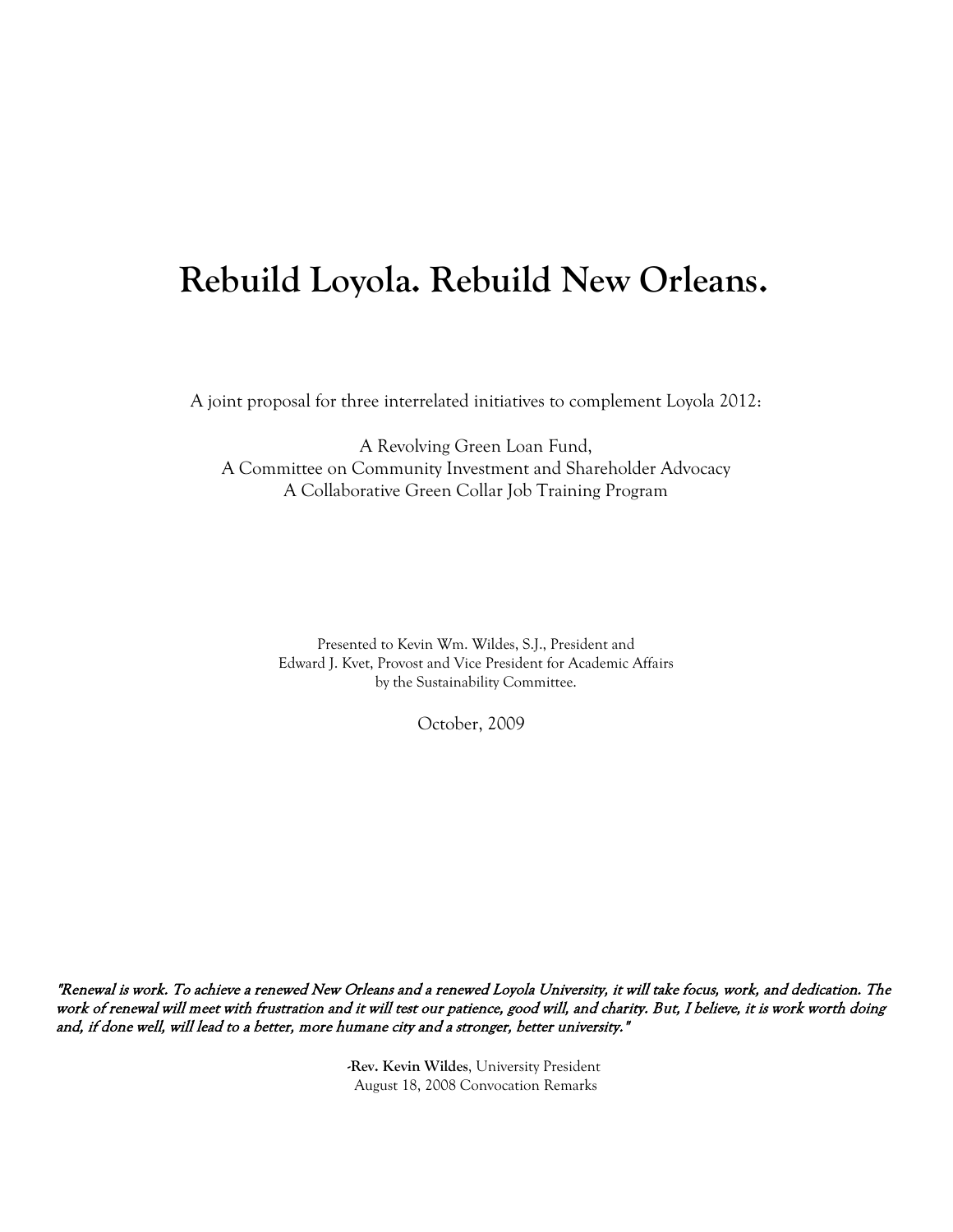### Executive Summary

The proposals presented here – for a Revolving Green Loan Fund, a Committee on Community Investment and Shareholder Advocacy and a collaborative Green Collar Job Training program – have been adopted and adapted from best practices of colleges and universities that are leaders in sustainability and social justice nationwide.

Briefly, a **Revolving Green Loan Fund** would reinvest the monetary savings gained from projects which reduce the University's energy and water usage and lower its overall environmental impact. The reinvested money would be used to create a consistent revenue stream for further "green" building and renovation projects on campus.

A **Committee on Community Investment and Shareholder Advocacy** would serve in an advisory capacity to the Board of Trustees' Finance Committee and the University's Portfolio Manager. They would advise on possibilities of investing a small portion of the University's endowment (as little as 1%) in the local community and on possibilities of joining with other institutions on shareholder resolutions to positively change the practices of companies in which we are invested regarding environmental and human rights issues.

A **Green Collar Job Training Program –** in collaboration with organizations like Delgado Community College and the LA Green Corps – would use the green building and renovations we will be undertaking as an opportunity to create a learning laboratory. Students in the construction management program at Delgado, for instance, could learn cutting-edge skills in green building and, after completing their Associate's Degree, could be offered a scholarship to complete a Bachelor's Degree in Business at Loyola.

### **Strengthening** Loyola 2012

What is most noteworthy about all of these initiatives is that they can: (1) strengthen our commitment to our **Jesuit mission and values** institutionally; (2) "foster student connectedness to the University and the New Orleans community" [*Loyola 2012*] through potential internships and service and community-based learning opportunities and thus improve **student retention**; and (3) enhance our **national reputation** simply by instituting mechanisms that can be fairly easily integrated into *Loyola 2012* and *Facilities Master Plan*.

In addition, these initiatives specifically address three areas where Loyola received an "F" on the "Green Report Card" (green building, endowment transparency and shareholder engagement) as well as one where we received a "D" (climate change & energy).

Further, because these initiatives could draw upon the unique opportunity Loyola has to be a partner in rebuilding New Orleans and the region, they offer an attractive possible marketing slogan for the upcoming capital campaign: **Rebuild Loyola. Rebuild New Orleans.**

### **Overarching Issues: Staffing & Timing**

In instituting these initiatives, it will be of crucial importance to have sufficient staffing to ensure that their implementation is solid and well thought-out. Thus, we recommend that Loyola hire a full-time Sustainability Coordinator. If this is not possible in the immediate future, it may be possible to obtain an AmeriCorps VISTA through a sponsoring organization such as the Association for the Advancement of Sustainability in Higher Education (AASHE). It may also be possible to divide the initial work among two or three  $\frac{1}{2}$  time positions in the interim.

Given the proposed timeline for *Loyola 2012* and the related *Facilities Master Plan* and capital campaign, we recommend that these initiatives be integrated into the execution of those plans as soon as possible.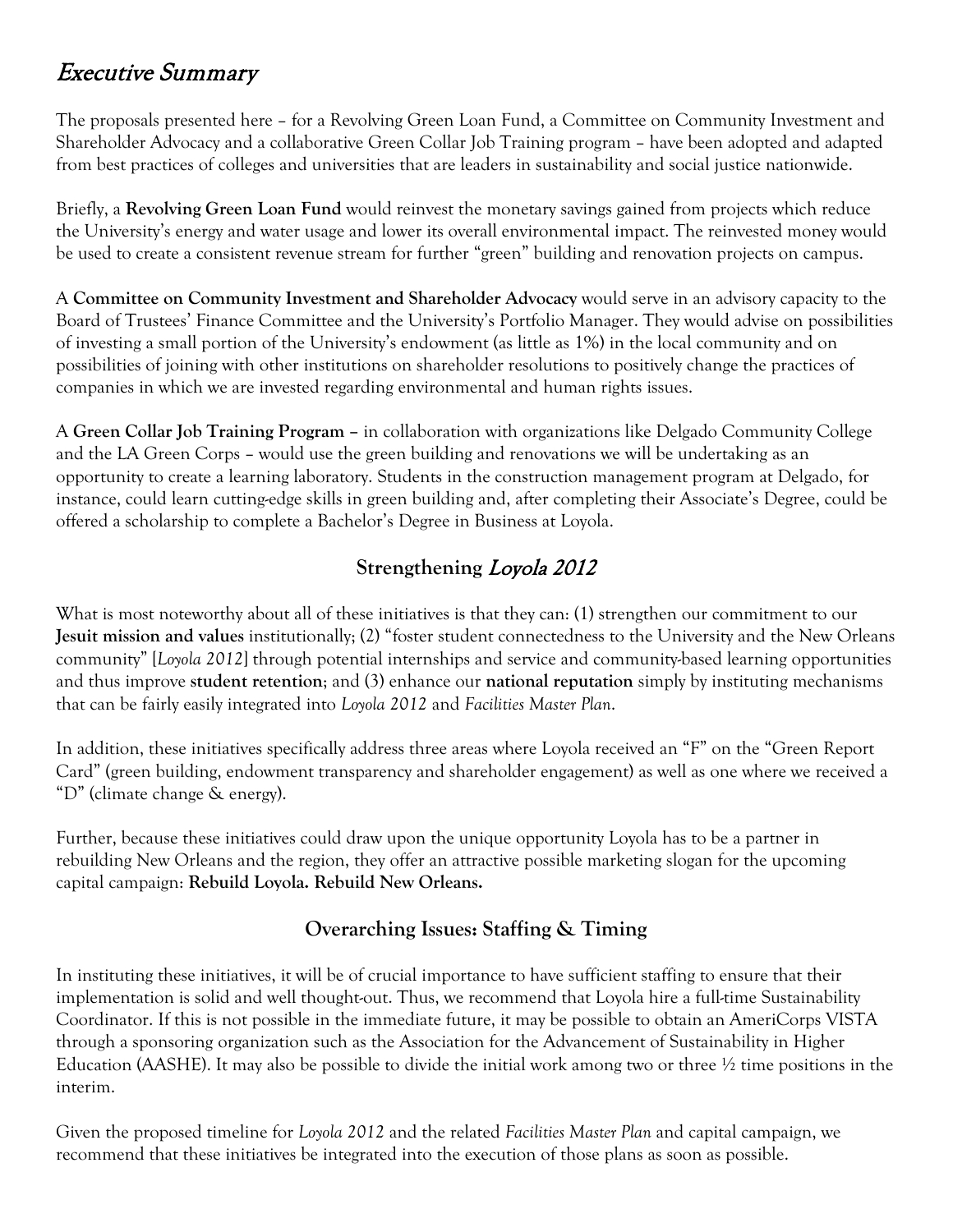## **Proposal for a** Revolving Green Loan Fund

*"The most common reason cited in studies for not incorporating green elements into building designs is the increase in first cost… It is clear from the substantial weight of evidence in the marketplace that reasonable levels of sustainable design can be incorporated into most building types at little or no additional cost."* – "What Does Green Really Cost?"

#### **Why**

On any given month, two of the largest checks the university writes go to pay our energy and water bills. Projects that cut those costs, therefore, offer a guaranteed return on investment. In addition, the mission of Loyola as a Jesuit, Catholic institution challenges us to work toward the protection and restoration of our world as both an issue of care for creation and as social and environmental justice.

#### **What & How**

A Revolving Green Loan Fund (RGLF) serves both of these purposes. **An RGLF is an internal contract system through which the university reinvests the savings from projects which lessen the University's environmental impact, since they also typically involve significant savings in energy and water costs, to create a consistent revenue stream for ongoing projects to further improve the university's sustainability.** 

The terms of this internal loan process – payback time, interest rates, etc. – can be developed by a committee which will oversee the fund (see "Who & Where"). Projects would be required to pay back the initial loan, plus a small administrative fee and a small additional amount to ensure that the fund continues to grow. A large collection of many essential resources for developing an RGLF are readily available from universities who have already undertaken this process, including Harvard, and from the Association for the Advancement of Sustainability in Higher Education (AASHE).

Though it is a simple mechanism, it has garnered praise: the President of Harvard University has gone as far as to say that "the best investment in the University is not the endowment but the Green Loan Fund." [*Summers Doubles Green Campus Funds*. The Harvard Crimson. Friday, April 28, 2006.] He stood by this statement so much that he doubled Harvard's investment in the fund from \$3 million to \$6 million after the first year and again to \$12 million after the second year. Furthermore, **an RGLF could be seamlessly integrated into** Loyola 2012 and the related *Facilities Master Plan* and forthcoming capital campaign. The capital campaign could highlight that donations will allow Loyola to undertake LEED-certified\*, sustainable building and renovations. In every aspect of building projects and renovations – from energy audits to project completion – there will numerous opportunities for sustainable design which an RGLF will make more feasible.

As a result of the university signing the American College & University President's Climate Commitment, the Sustainability Committee is currently undertaking a comprehensive Greenhouse Gas (GHG) Inventory of the university to be completed by December 2009. **An RGLF could use the GHG Inventory to strategically select the best projects to fund.** Another key element of many revolving loan funds is bundling, that is, pairing projects that have longer payback times with ones that payback more immediately. This ensures that projects which may significantly reduce the University's environmental impact are not overlooked simply because they don't offer a quick return on the initial investment.

**\****Leadership in Energy & Environmental Design.* A third party rating system developed by the US Green Building Council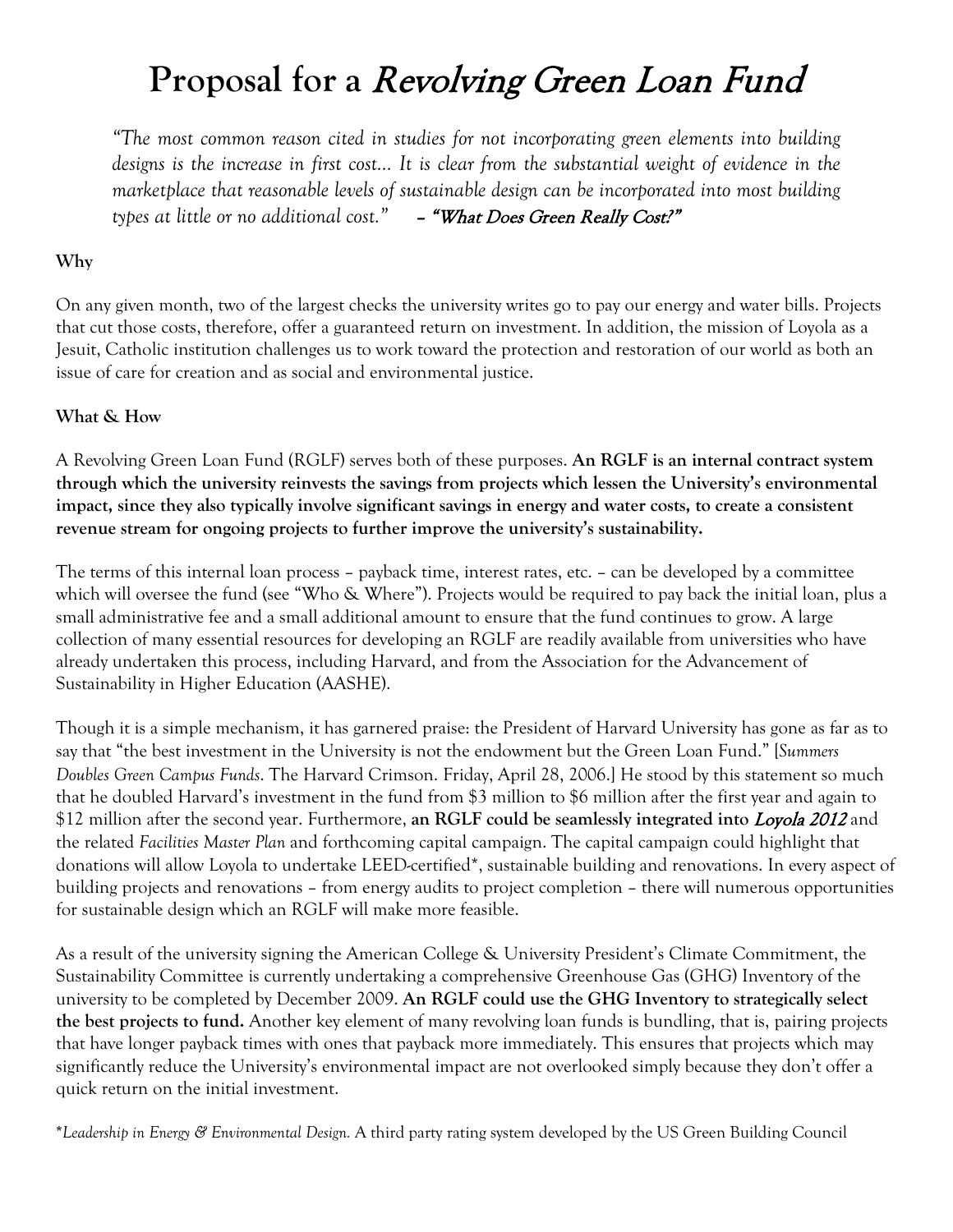#### **Who & Where**

The recently established Sustainability Committee would be the perfect body to oversee a RGLF, as it is composed of a diverse representation of prominent stakeholders from the administration, faculty, staff and student body. A subcommittee could be formed to specifically handle the oversight of the fund. Again, the resources for such a task are readily available.

The committee tasked with overseeing the RGLF would work in collaboration with the Board of Trustees to ensure that its management is consistent with the overall goals of *Loyola 2012*.

Furthermore, as with each of these proposals, there are numerous opportunities for student engagement not only in developing the resources for an RGLF but engaging in research and project proposals for potential initiatives. From independent study courses to internships, an RGLF offers exciting possibilities for students taking ownership of this vital work. Students would also be given the opportunity to have a voice in the oversight and management of an RGLF through a representative on the committee and a portion of the funds could come from student green fees instituted by the Student Government Association.

#### **When**

Because an RGLF could be seamlessly integrated into the forthcoming capital campaign and building and renovations on campus, we recommend that it be developed as soon as possible to complement the University's rebuilding efforts.

#### **Further Resources Online**

<http://www.aashe.org/resources/funding.php> (Some links require loyno.edu username and password.)

<http://www.greencampus.harvard.edu/loan-fund>

[http://www.campusinpower.org/Campus\\_INpower/REVOLVING\\_FUNDS.html](http://www.campusinpower.org/Campus_INpower/REVOLVING_FUNDS.html)

"What Does Green Really Cost?" (A seminal meta-analysis of green building costs.) <http://www.davislangdon.com/upload/images/publications/USA/Morris%20Article.pdf>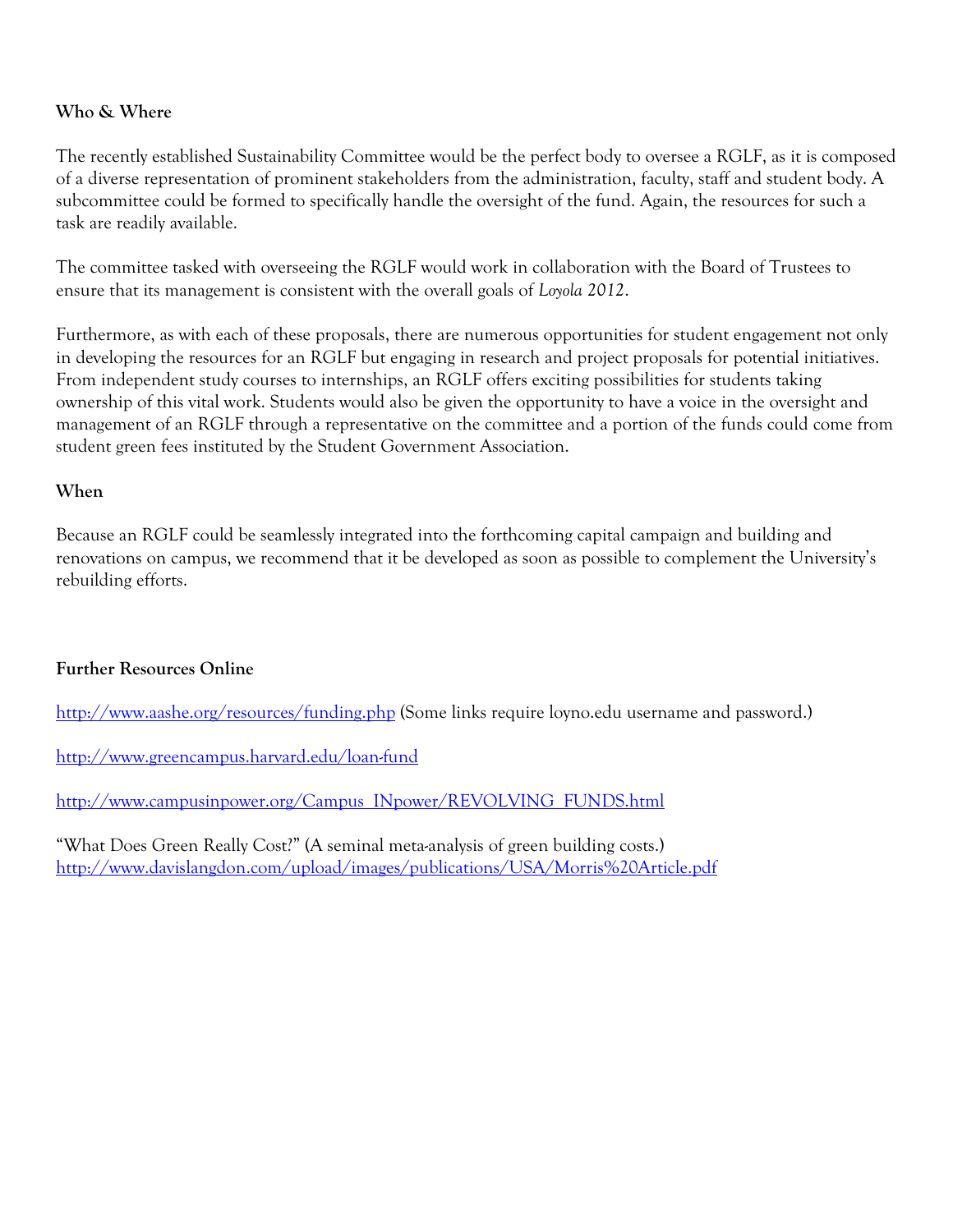# **Proposal for a** Committee on Community Investment and Shareholder Advocacy

*"Every Jesuit academy of higher learning is called to live in a social reality and to live for that social reality, to shed university intelligence upon it and to use university influence to transform it."*

**– Peter Hans Kolvenbach, S.J. (paraphrasing Ignacio Ellacuria, S.J.)**

#### **Why**

The mission of Loyola as a Jesuit and Catholic institution calls our students to give *more* of themselves for the service of God and their communities. We are thus challenged in all that we do to form men and women with and for others. If we are to teach these habits and values, the university as an institution must model them, not only in opportunities for direct service and academic inquiry, but in our institutional commitments as well. Through community investment and shareholder advocacy, the university can leverage its assets to create profound change in our city and our world.

#### **What & How**

There are a number of investment options which promote both socially responsible practices and invest in our local community while promoting fiscally sound choices. This type of investment is called Socially Responsible Investment (SRI). SRI is not limited to negative screening (i.e. eliminating stocks of companies whose social, environmental and governance policies and practices are not consistent with an investor or institution's values) which is the most common understanding of SRI. While this is one component of SRI – and one which Loyola already practices to a certain extent in screens consistent with its Catholic mission – it is only one of several dimensions of SRI.

Many investors and institutions also engage in **shareholder advocacy**, that is, **voting proxies and proposing shareholder resolutions on environmental and human rights issues**. This requires no shift in investments, but rather simply monitoring what we are invested in and voting on relevant issues. Some institutions specifically keep enough stock (2,000 shares) in certain companies to be able to engage in shareholder advocacy.

Another possibility is **community investment** strategies. By investing as little as 1% of the University's endowment in the local community, Loyola could leverage significant capital for economic development in the city and the region and place itself amongst leading institutions in the country.

The same range of investment options exist in the local community as in traditional investments, from such low risk options as community development credit unions (CDCUs) to community development loan funds (such as Isaiah Funds and Jewish Funds for Justice's  $8<sup>th</sup>$  Degree program, locally) to community development venture capital. The university could move its fixed assets into a CDCU (such as ASI and Hope Community Credit Union, locally) thus making a significant amount of capital more readily available to the local community. CDCUs offer comparable rates, terms and deposit insurance to conventional banks. Additionally, Loyola could create a Social Choice Fund (like those created at Williams College and Brown University) where alumni could give to a quasi-endowment fund to be invested in social choice mutual funds and such community development loan funds. Investing in Isaiah Funds, JFI's 8<sup>th</sup> Degree or CDARS' Gulf Coast Rebuilding Challenge could promote the "Rebuild New Orleans" theme.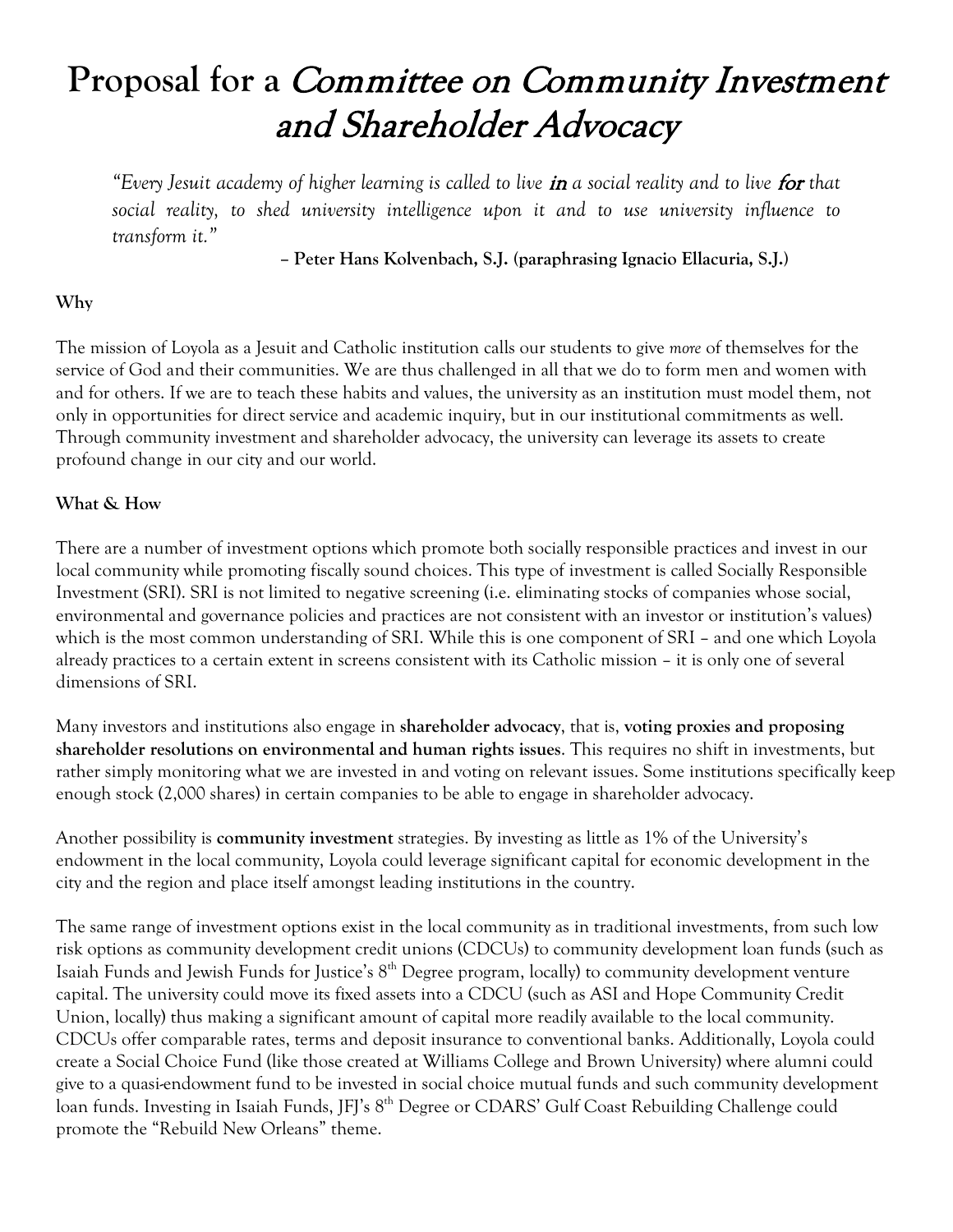Such **socially responsible investment options can also be used to complement an RGLF**: its initial funding could be invested in socially responsible mutual funds among other options.

The Committee on Community Investment and Shareholder Advocacy would assist the University in choosing the best options for socially responsible investing.

#### **Who & Where**

A committed group of stakeholders at the University – administrators, faculty, staff and students involved in community engagement and finance – could form such a committee. It would act in an advisory capacity to the University's Portfolio Manager and the Board of Trustees Finance Committee. Bylaws for such a committee could be adapted from those of other universities who have undertaken such work.

The work of such a committee could include the following tasks vital to ensuring the University's institutional commitment to social justice:

- 1. Stay informed on the practices of companies in which Loyola is invested and relevant shareholder resolutions being proposed by other institutions.
- 2. Advise the University's Portfolio Manager on proxy voting.
- 3. Draft proposals on community investment and shareholder advocacy.
- 4. Pursue responsible divestment if the practices of corporations do not align with Loyola's Jesuit values.
- 5. Receive and review information and proposals from both the Loyola community and the outside community on matters pertinent to community investment.
- 6. Explore and build potential community capital investments.
- 7. Create an annual report to update the university on the Committee's activities and findings.

In addition to stakeholders within the University, it would also serve the University well to have a small council of stakeholders in the local community, particularly those involved in community economic development, to present to the Committee and to act in an advisory capacity.

#### **When**

Because the University is currently reviewing its investment options, and because this, along with the other proposals, could be integrated into *Loyola 2012*, we recommend that such a committee be formed as soon as possible.

#### **Further Resources Online**

"Demystifying Responsible Investment Performance." (Meta-analysis of responsible investment practices.) [http://www.unepfi.org/fileadmin/documents/Demystifying\\_Responsible\\_Investment\\_Performance\\_01.pdf](http://www.unepfi.org/fileadmin/documents/Demystifying_Responsible_Investment_Performance_01.pdf)

<http://endowmentethics.org/downloads/UniversityHandbook.pdf> (Handbook for administrators and trustees)

[http://endowmentethics.org/downloads/Community\\_Investment\\_Handbook.pdf](http://endowmentethics.org/downloads/Community_Investment_Handbook.pdf)

<http://isaiahfunds.org/> (Isaiah Funds)

<http://www.jewishjustice.org/jfsj.php?page=2.13> (Jewish Funds for Justice's 8<sup>th</sup> Degree)

<http://www.gulfchallenge.org/> (CDARS' Gulf Coast Rebuilding Challenge.)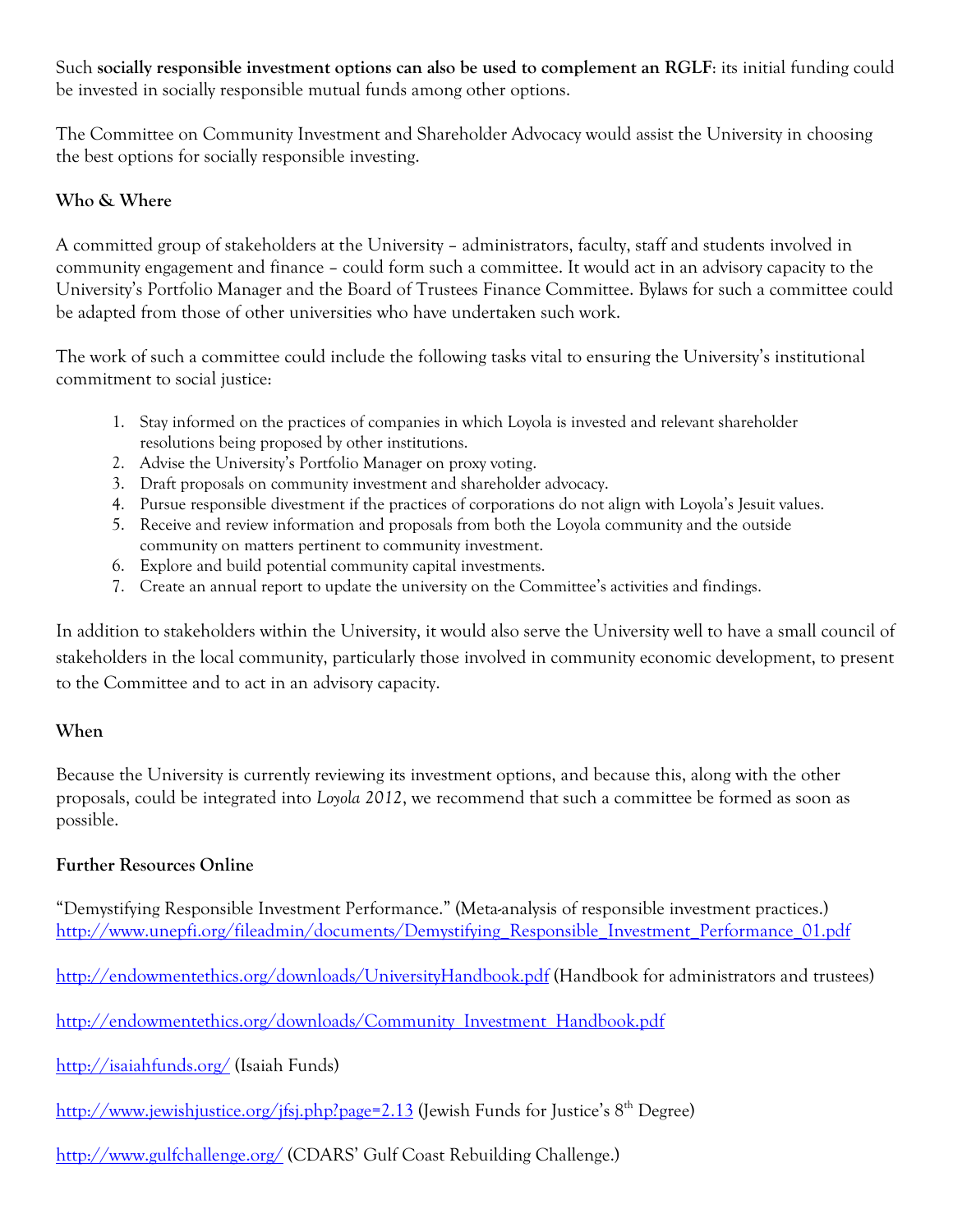## **Proposal for a** Green Collar Job Training Program

*"Energy efficiency not only offsets more greenhouse gas emissions than renewable and alternative fuels combined. It is a new energy strategy that generates significant numbers of domestic jobs."*

– "**Greener Pathways"**

#### **Why**

The significant building and renovation efforts that Loyola will undertake in the next five to ten years will undoubtedly create numerous jobs in the process. If these renovations are to incorporate the latest practices in LEED-certified, sustainable building, they will require professionals with relevant skills. Such construction projects offer the opportunity to create what have been called "green-collar" jobs: those not only with possibilities for career development and adequate benefits but also for learning cutting-edge skills to prepare workers for the emergent market of sustainable building.

Loyola thus has the possibility, in partnering with related job training programs and community colleges, to train a blue-collar workforce for the next wave of green-collar jobs. We can thus play a significant role in the rebuilding of the city through concrete economic development. This program will solidify Loyola's national reputation as a leader in both sustainability and social justice.

#### **What & How**

Green-collar job skills range from energy audits to installing solar panels and retrofitting buildings. Virtually every aspect of sustainable building offers an opportunity for students to learn such skills. In order to staff a green-collar job training program, which would become an integral part of the rebuilding of both Loyola and New Orleans, partnerships with related job training and community college programs would be required. Fortunately, there are a number of these programs in New Orleans. These include job training initiatives like the many programs under the Conservation Corp of Greater New Orleans (CCGNO) and the city's GreeNOLA program to institutional partners like Dillard's Deep South Center for Environmental Justice and Delgado Community College's programs in construction technology and construction management.

In particular, Loyola could offer scholarships for students who work in Delgado's program and obtain an Associate's degree to complete a Bachelor's degree at Loyola, especially in programs through the Business School. Delgado could also offer similar opportunities to young people who complete a GED program through one of the aforementioned job training programs. The two institutions could thus partner to create real opportunities for low-income workers to build their careers in an up-and-coming field.

Further, Loyola could work with these other institutions to secure funding through Federal grants and foundations which target such projects in sustainability and economic development.

#### **Who & Where**

This program could be combined with the other two programs proposed here and become part of the responsibilities of a Sustainability Coordinator. In order to ensure that all of these initiatives be fully and effectively integrated into *Loyola 2012* and the life of the University as a whole, we recommend that the Sustainability Coordinator be a full-time position.